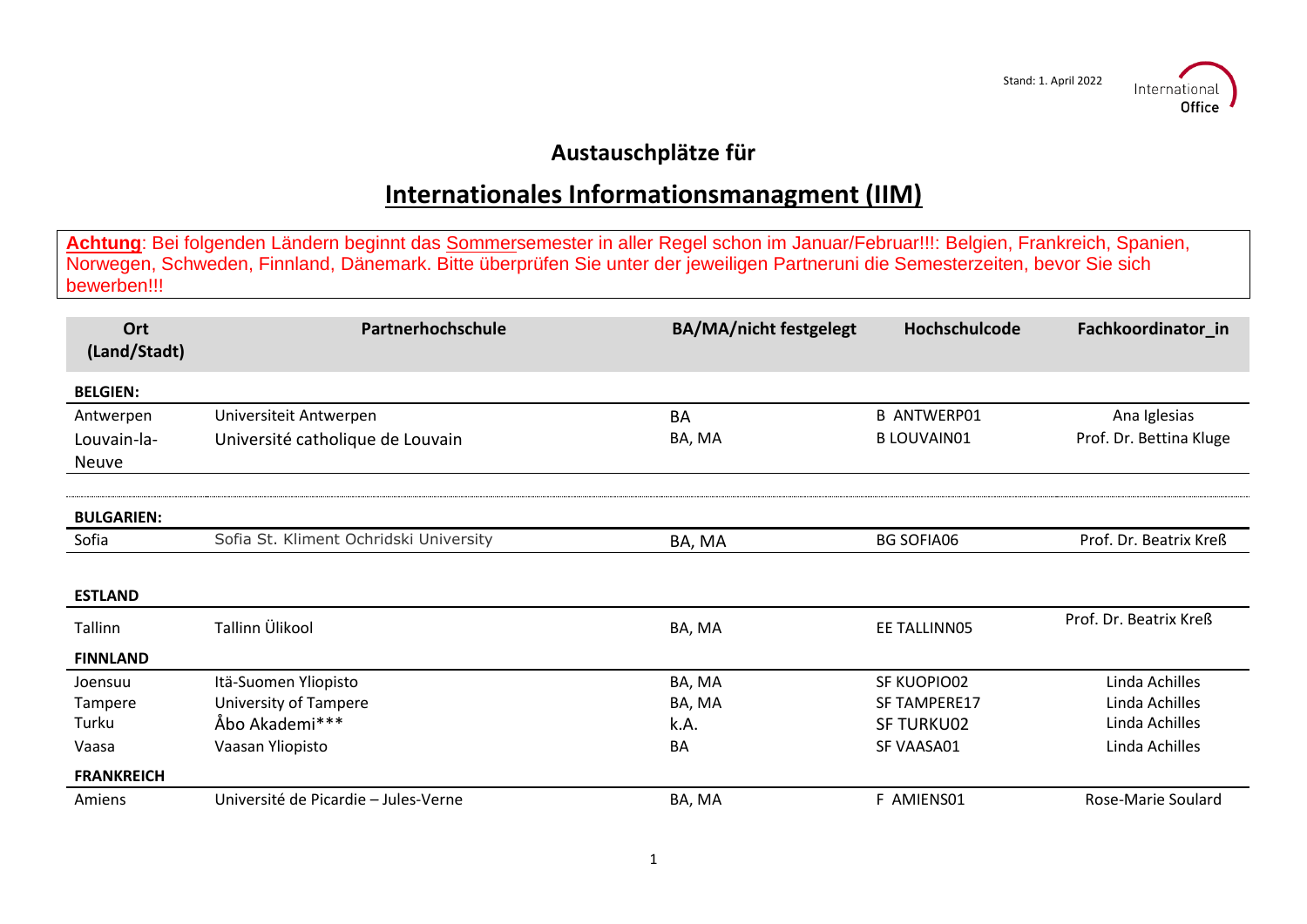Stand: 1. April 2022



| Clermont-<br>Ferrand | Université Clermont Auvergne                                                       | k.A.      | F CLERMON48 | Rose-Marie Soulard     |
|----------------------|------------------------------------------------------------------------------------|-----------|-------------|------------------------|
| Le Mans              | Université du Maine                                                                | k.A.      | F LE-MANS01 | Rose-Marie Soulard     |
| Lyon 3               | Université Jean Moulin Lyon 3                                                      | BA, MA    | F LYON03    | Rose-Marie Soulard     |
| Mulhouse             | Université de Haute-Alsace                                                         | <b>BA</b> | F MULHOUS01 | Rose-Marie Soulard     |
| Paris 7              | Université de Paris VII                                                            | <b>BA</b> | F PARISO7   | Rose-Marie Soulard     |
| Paris ISIT           | <b>ISIT</b>                                                                        | BA, MA    | F PARIS379  | Rose-Marie Soulard     |
| Pau                  | Université de Pau et des Pays de l'Adour                                           | BA, MA    | F PAU01     | Rose-Marie Soulard     |
| Poitiers             | Université de Poitiers                                                             | BA        | F POITIER01 | Rose-Marie Soulard     |
| Tours                | Université François Rabelais                                                       | k.A.      | F TOURS01   | Rose-Marie Soulard     |
| <b>INDIEN</b>        |                                                                                    |           |             |                        |
| Ghandinagar          | Dhirubhai Ambani Institute of Information and Communication<br>Technology***       | BA, MA    |             | Prof. Dr. Thomas Mandl |
| Pune                 | Symbiosis International University                                                 | BA, MA    |             | Prof. Dr. Thomas Mandl |
| Madurai              | American College                                                                   | k.A.      |             | Prof. Dr. Thomas Mandl |
| <b>ITALIEN</b>       |                                                                                    |           |             |                        |
| Florenz/Mantua       | SSML di Mantova                                                                    | <b>BA</b> | I MILANO22  | Nicola Hoppe           |
| Padua                | Scuola Superiore per Mediatori Linguistici di Padova                               |           |             |                        |
| <b>Rom</b>           | Università degli Studi Internazionali di Roma                                      | <b>BA</b> | I ROMA20    | Nicola Hoppe           |
| Rom                  | Università degli Studi di Roma "Unitelma Sapienza"<br>nur Politische Wissenschaft! | k.A.      | I ROME27    | Prof. Kneuer           |
| Pisa                 | Università di Pisa (AIW und ASW)                                                   | BA, MA    | I PISA01    | Prof. Dr. Thomas Mandl |
| Varese               | Università degli Studi dell'Insubria                                               | BA, MA    | I VARESE02  | Prof. Dr. Beatrix Kreß |
| <b>KROATIEN</b>      |                                                                                    |           |             |                        |
| Osijek               | University of Osijek***                                                            | BA, MA    | HR OSIJEK01 | Prof. Dr. Thomas Mandl |
| Zagreb               | University of Zagreb***                                                            | BA, MA    | HR ZAGREB01 | Prof. Dr. Thomas Mandl |
| Zadar                | University of Zadar***                                                             | BA, MA    | HR ZADAR01  | Prof. Dr. Thomas Mandl |
| <b>LITAUEN</b>       |                                                                                    |           |             |                        |
| Siauliai             |                                                                                    |           |             |                        |

l.

j.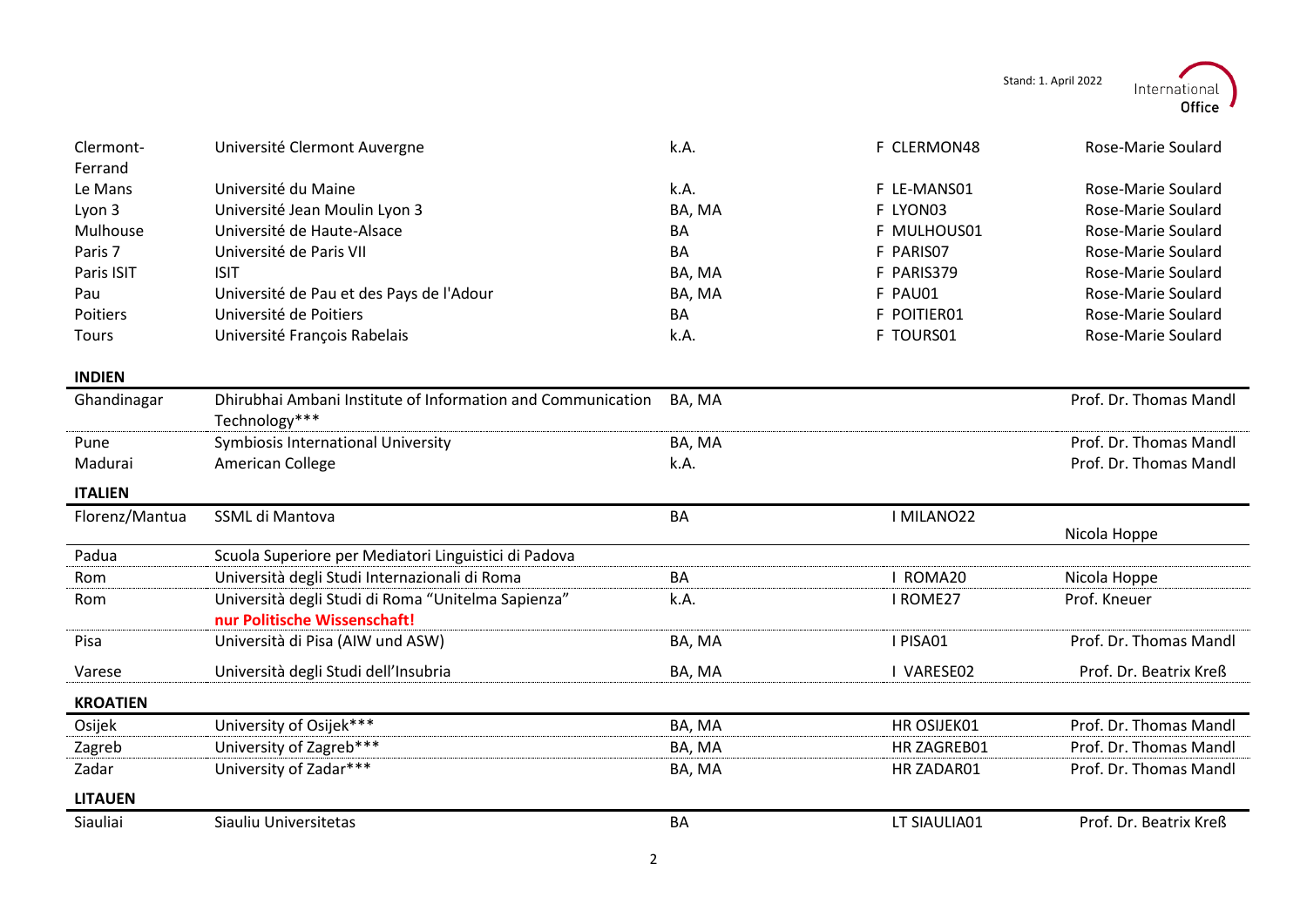| <b>MALTA</b>     |                                                        |           |              |                        |
|------------------|--------------------------------------------------------|-----------|--------------|------------------------|
| Malta            | Università Tà Malta                                    | BA        | MT MALTA01   | Ana Iglesias           |
| <b>MEXIKO</b>    |                                                        |           |              |                        |
| Toluca           | Universidad Autónoma del Estado de México              | k.A.      |              | Ana Iglesias           |
| <b>NORWEGEN</b>  |                                                        |           |              |                        |
| Halden           | Høgskolen i Østfold                                    | BA, MA    | N HALDEN02   | Linda Achilles         |
| Trondheim        | Norges teknisk-naturvitenskaplige universitet, NTNU*** | BA, MA    | N TRONDHE01  | Linda Achilles         |
| ÖSTERREICH       |                                                        |           |              |                        |
| Graz             | Karl-Franzens-Universität***                           | BA, MA    | A GRAZ01     | Prof. Dr. Thomas Mandl |
| <b>POLEN</b>     |                                                        |           |              |                        |
| Lodz             | University of Lodz***                                  | BA, MA    | PL LODZ01    | Prof. Dr. Thomas Mandl |
| Warschau         | Uniwersytet Warszawski                                 | BA, MA    | PL WARSTAW01 | Rose-Marie Soulard     |
| <b>PORTUGAL</b>  |                                                        |           |              |                        |
| Porto            | Universidade do Porto*                                 | BA        | P PORTO02    | Nicola Hoppe           |
| <b>SCHWEDEN</b>  |                                                        |           |              |                        |
| <b>Borås</b>     | University of Borås***                                 | BA, MA    | S BORAS01    | Linda Achilles         |
| <b>SCHWEIZ</b>   |                                                        |           |              |                        |
| Chur             | FHO Fachhochschule Ostschweiz***                       | BA, MA    | CH ST-GALL08 | Dr. Ralph Kölle        |
| <b>SLOWENIEN</b> |                                                        |           |              |                        |
| Ljubljana        | Univerza v Ljubljani***                                | BA, MA    | SI LJUBLJA01 | Prof. Dr. Thomas       |
|                  |                                                        |           |              | Mandl                  |
| <b>SPANIEN</b>   |                                                        |           |              |                        |
| Ceuta            | Universidad de Granada                                 | BA        | E GRANADA01  | Prof. Dr. Thomas Mandl |
| Granada          | Universidad de Granada***                              | <b>BA</b> | E GRANADA01  | Prof. Dr. Thomas Mandl |
|                  |                                                        |           |              |                        |